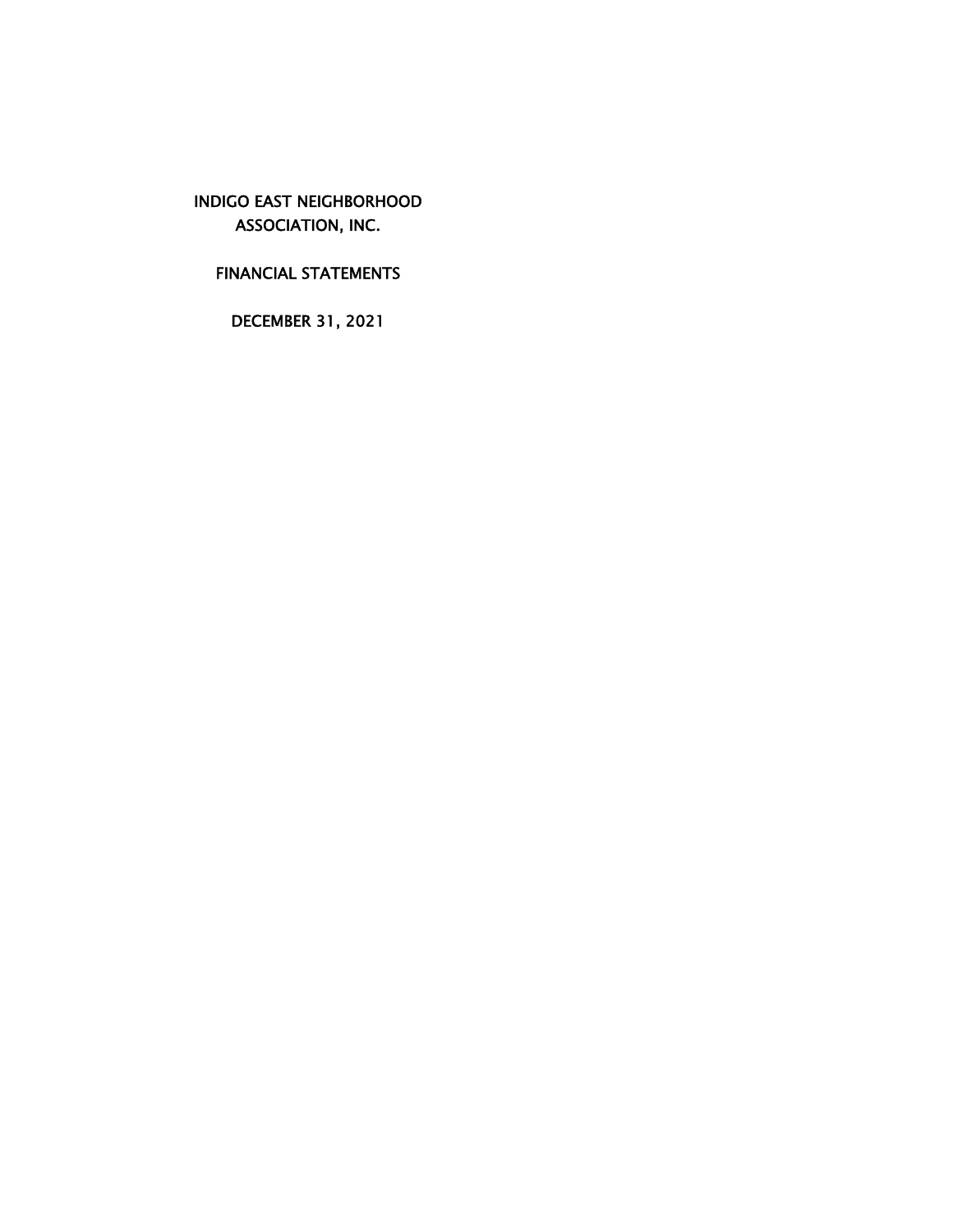# TABLE OF CONTENTS

|                                                                   | <b>PAGE</b> |
|-------------------------------------------------------------------|-------------|
| INDEPENDENT AUDITOR'S REPORT                                      | $-2$        |
| <b>BALANCE SHEET</b>                                              | 3           |
| STATEMENT OF REVENUES AND EXPENSES AND CHANGES<br>IN FUND BALANCE | 4           |
| STATEMENT OF CASH FLOWS                                           | 5           |
| NOTES TO FINANCIAL STATEMENTS                                     | - 8         |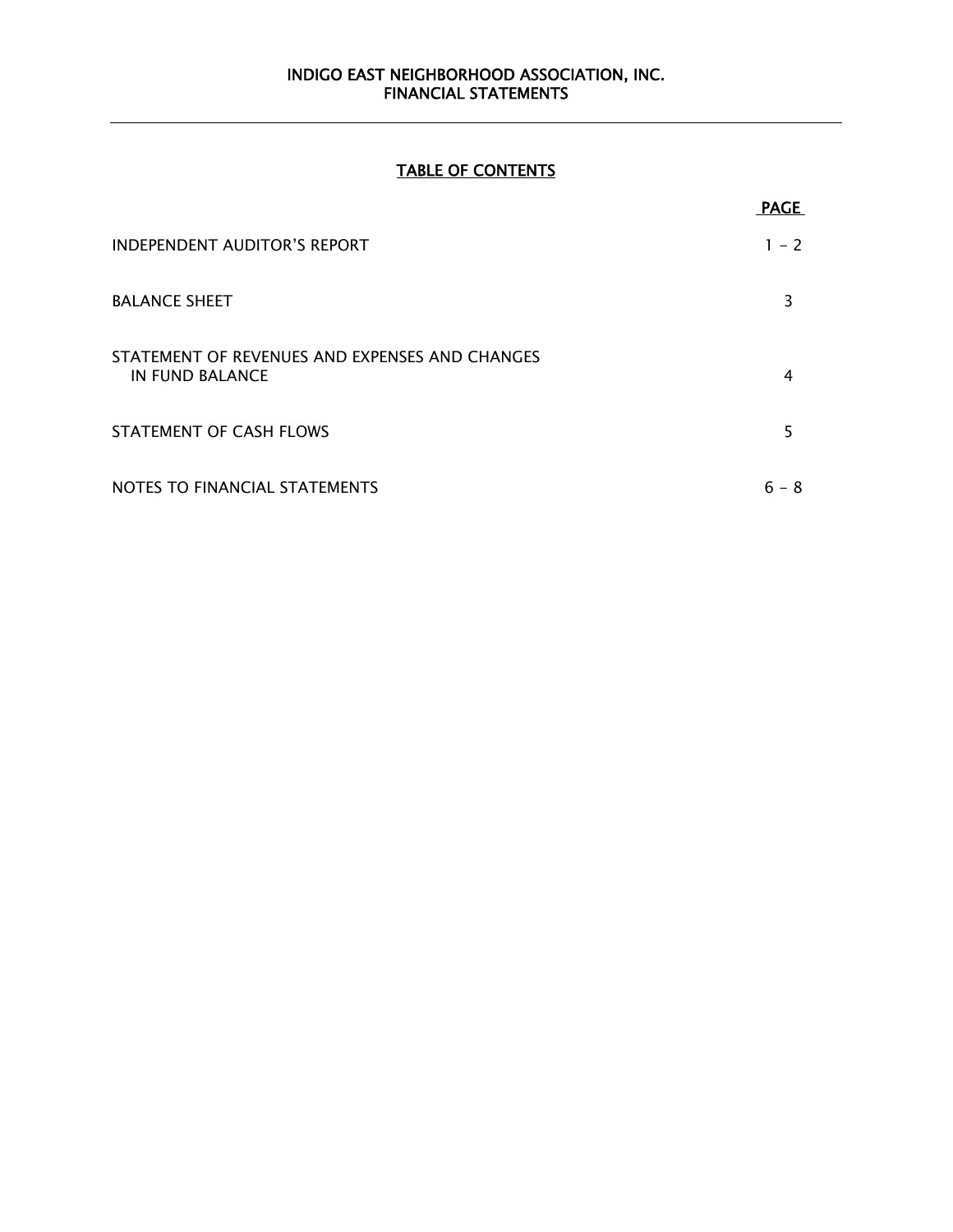

Independent Auditor's Report

To the Board of Directors of Indigo East Neighborhood Association, Inc. Ocala, Florida

## Opinion

We have audited the accompanying financial statements of Indigo East Neighborhood Association, Inc. (the Association), which comprise the balance sheet as of December 31, 2021, and the related statements of revenues and expenses and changes in fund balance, and cash flows for the year then ended, and the related notes to the financial statements.

In our opinion, the financial statements referred to above present fairly, in all material respects, the financial position of the Association as of December 31, 2021, and the results of its operations and its cash flows for the year then ended in accordance with accounting principles generally accepted in the United States of America.

### Basis for Opinion

We conducted our audit in accordance with auditing standards generally accepted in the United States of America. Our responsibilities under those standards are further described in the Auditor's Responsibilities for the Audit of the Financial Statements section of our report. We are required to be independent of the Association and to meet our other ethical responsibilities in accordance with the relevant ethical requirements relating to our audit. We believe that the audit evidence we have obtained is sufficient and appropriate to provide a basis for our audit opinion.

### Responsibilities of Management for the Financial Statements

Management is responsible for the preparation and fair presentation of the financial statements in accordance with accounting principles generally accepted in the United States of America, and for the design, implementation, and maintenance of internal control relevant to the preparation and fair presentation of financial statements that are free from material misstatement, whether due to fraud or error.

In preparing the financial statements, management is required to evaluate whether there are conditions or events, considered in the aggregate, that raise substantial doubt about the Association's ability to continue as a going concern within one year after the date that the financial statements are available to be issued.

### Auditor's Responsibilities for the Audit of the Financial Statements

Our objectives are to obtain reasonable assurance about whether the financial statements as a whole are free from material misstatement, whether due to fraud or error, and to issue an auditor's report that includes our opinion. Reasonable assurance is a high level of assurance but is not absolute assurance and therefore is not a guarantee that an audit conducted in accordance with generally accepted auditing standards will always detect a material misstatement when it exists. The risk of not detecting a material misstatement resulting from fraud is higher than for one resulting from error, as fraud may involve collusion, forgery, intentional omissions,

- 1 -

**BRADENTON SARASOTA TAMPA** 

1001 3rd Avenue West, Suite 700 1515 Ringling Boulevard, Suite 900 101 East Kennedy Boulevard, Suite 1460 Bradenton, FL 34205 Sarasota, FL 34236 Tampa, FL 33602

ph 941.748.1040 ph 941.954.4040 ph 813.490.4490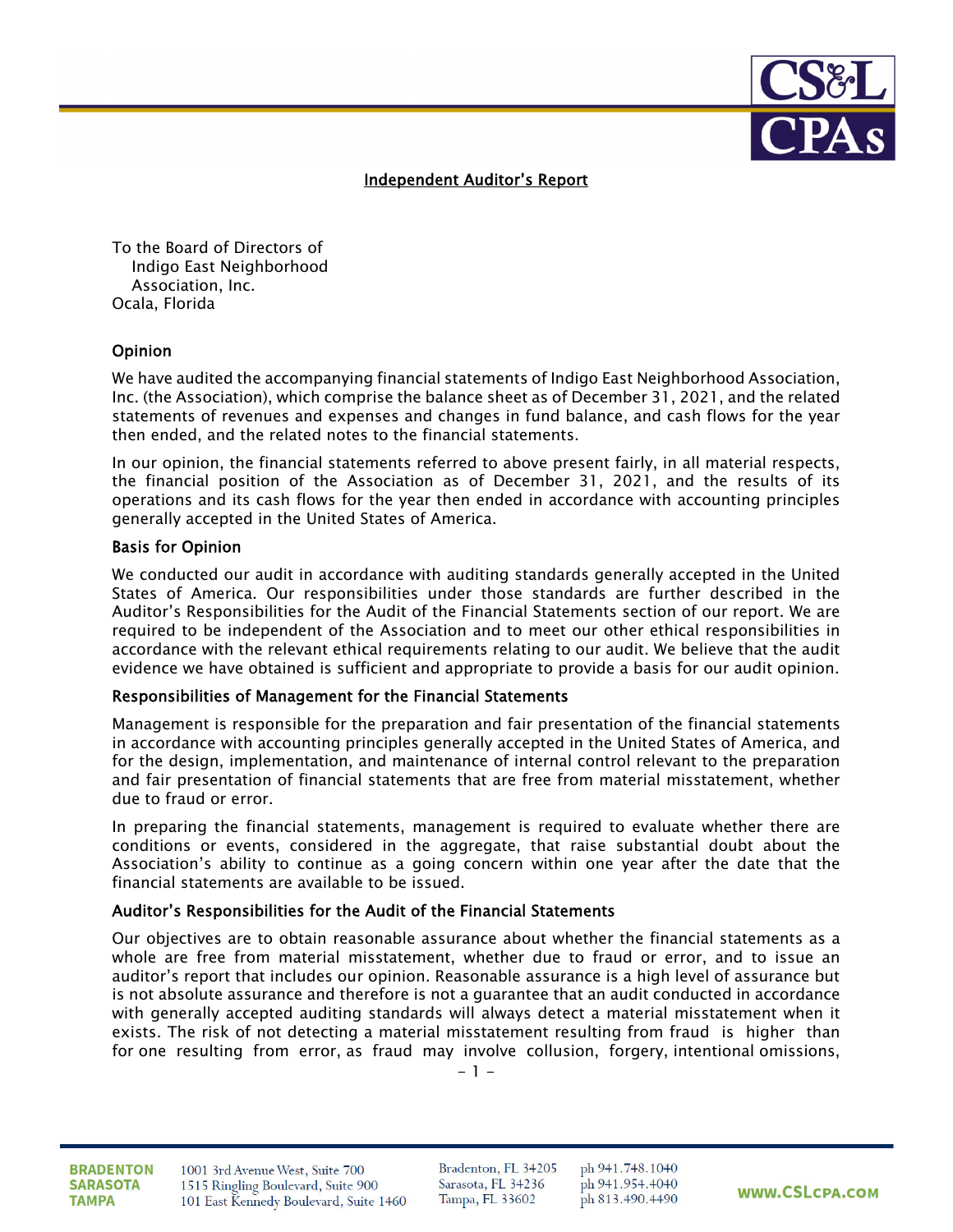misrepresentations, or the override of internal control. Misstatements are considered material if there is a substantial likelihood that, individually or in the aggregate, they would influence the judgment made by a reasonable user based on the financial statements.

In performing an audit in accordance with generally accepted auditing standards, we:

- Exercise professional judgment and maintain professional skepticism throughout the audit.
- Identify and assess the risks of material misstatement of the financial statements, whether due to fraud or error, and design and perform audit procedures responsive to those risks. Such procedures include examining, on a test basis, evidence regarding the amounts and disclosures in the financial statements.
- Obtain an understanding of internal control relevant to the audit in order to design audit procedures that are appropriate in the circumstances, but not for the purpose of expressing an opinion on the effectiveness of the Association's internal control. Accordingly, no such opinion is expressed.
- Evaluate the appropriateness of accounting policies used and the reasonableness of significant accounting estimates made by management, as well as evaluate the overall presentation of the financial statements.
- Conclude whether, in our judgment, there are conditions or events, considered in the aggregate, that raise substantial doubt about the Association's ability to continue as a going concern for a reasonable period of time.

We are required to communicate with those charged with governance regarding, among other matters, the planned scope and timing of the audit, significant audit findings, and certain internal control related matters that we identified during the audit.

hrstopher, Snet,<br>Leonard + Stand, P.A.

CHRISTOPHER, SMITH, LEONARD & STANELL, P.A.

March 21, 2022 Bradenton, Florida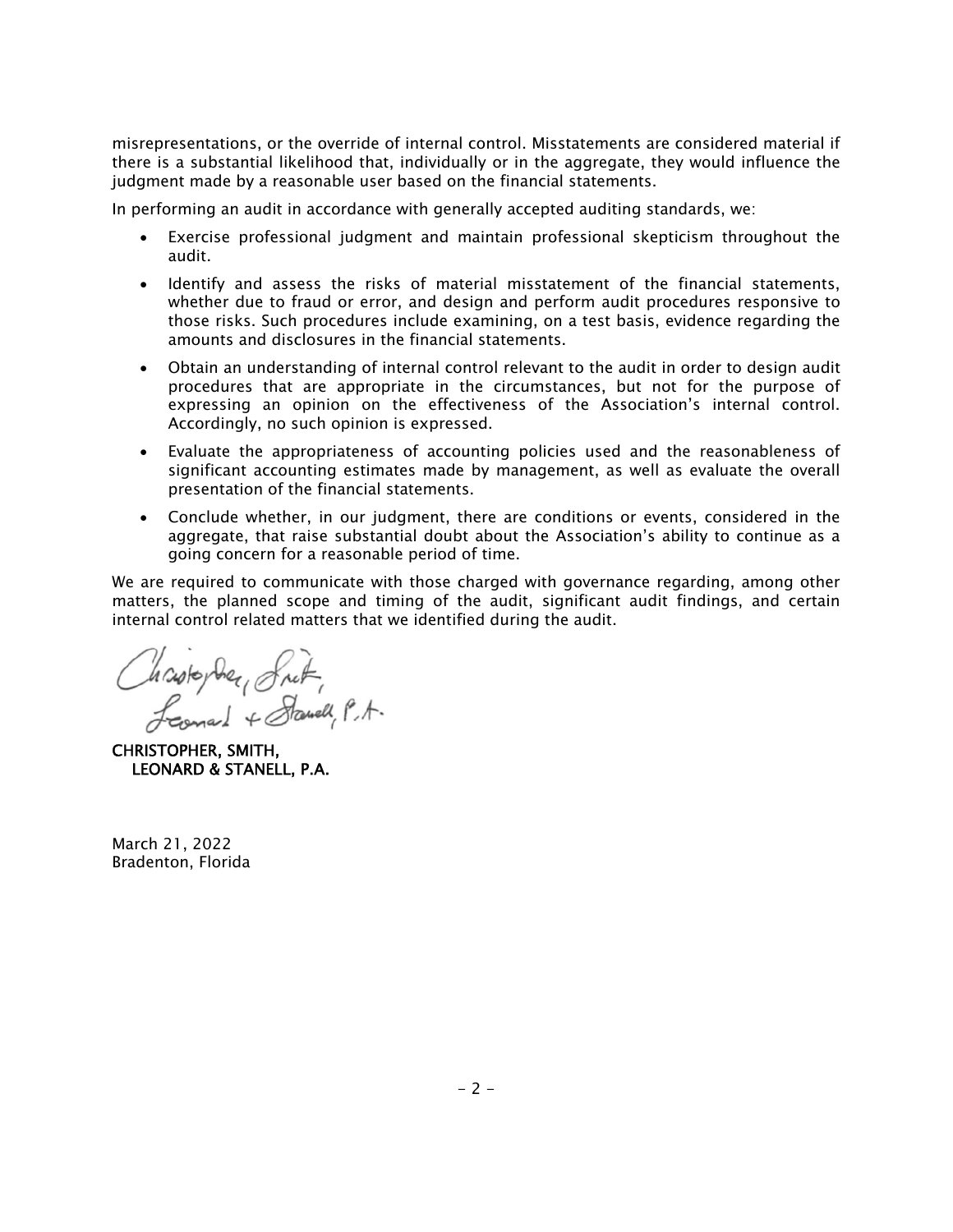# INDIGO EAST NEIGHBORHOOD ASSOCIATION, INC. BALANCE SHEET DECEMBER 31, 2021

| <b>ASSETS</b>                                                               |    |                   |
|-----------------------------------------------------------------------------|----|-------------------|
| <b>CURRENT ASSETS</b><br>Cash                                               | S  | 200,477           |
| <b>TOTAL ASSETS</b>                                                         | S. | 200,477           |
|                                                                             |    |                   |
| <b>LIABILITIES AND FUND BALANCE</b>                                         |    |                   |
| <b>CURRENT LIABILITIES</b><br>Accounts payable<br>Due to management company | \$ | 31,715<br>168,762 |
| <b>TOTAL LIABILITIES</b>                                                    |    | 200,477           |
|                                                                             |    |                   |
| <b>FUND BALANCE</b>                                                         |    |                   |
| <b>TOTAL LIABILITIES AND FUND BALANCE</b>                                   | S  | 200,477           |

The accompanying notes are an integral part of these financial statements.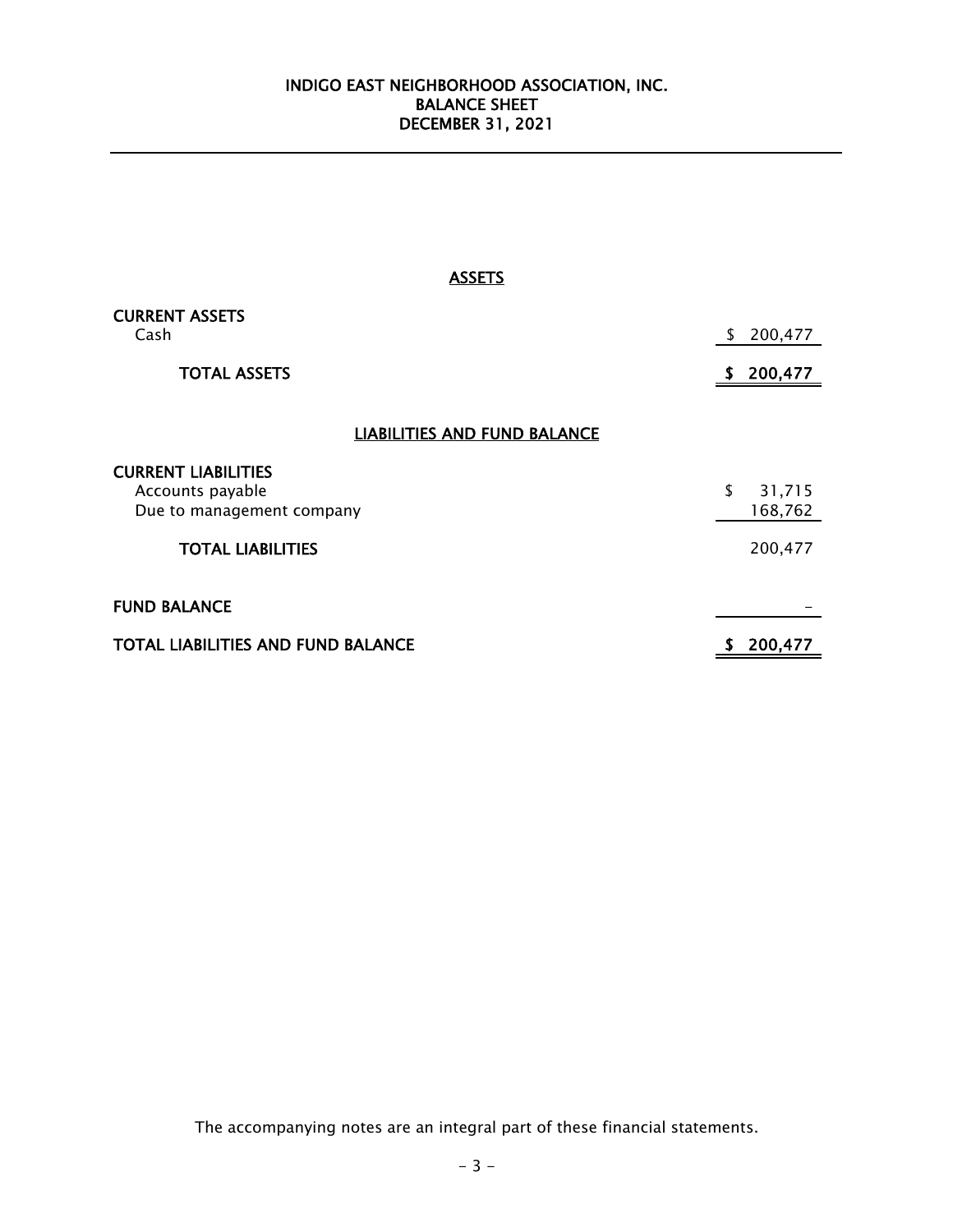## INDIGO EAST NEIGHBORHOOD ASSOCIATION, INC. STATEMENT OF REVENUES AND EXPENSES AND CHANGES IN FUND BALANCE FOR THE YEAR ENDED DECEMBER 31, 2021

| <b>REVENUES</b>                         |             |
|-----------------------------------------|-------------|
| Community service fees                  | \$1,232,052 |
| Working capital assessment              | 1,018       |
| Miscellaneous income                    | 57,731      |
| Interest income                         | 14          |
| <b>TOTAL REVENUES</b>                   | 1,290,815   |
| <b>EXPENSES</b>                         |             |
| Gate operations                         | 5,006       |
| Management services agreement           | 667,358     |
| <b>Master Association fees</b>          | 317,577     |
| Insurance                               | 4,070       |
| Grounds maintenance                     | 159,862     |
| <b>Utilities</b>                        | 68,191      |
| General and administrative              | 1,804       |
| Professional fees                       | 53,399      |
| <b>ACH</b> rebates                      | 13,548      |
| <b>TOTAL EXPENSES</b>                   | 1,290,815   |
| <b>EXCESS OF REVENUES OVER EXPENSES</b> |             |
| <b>FUND BALANCE, Beginning of year</b>  |             |
| FUND BALANCE, End of year               |             |

The accompanying notes are an integral part of these financial statements.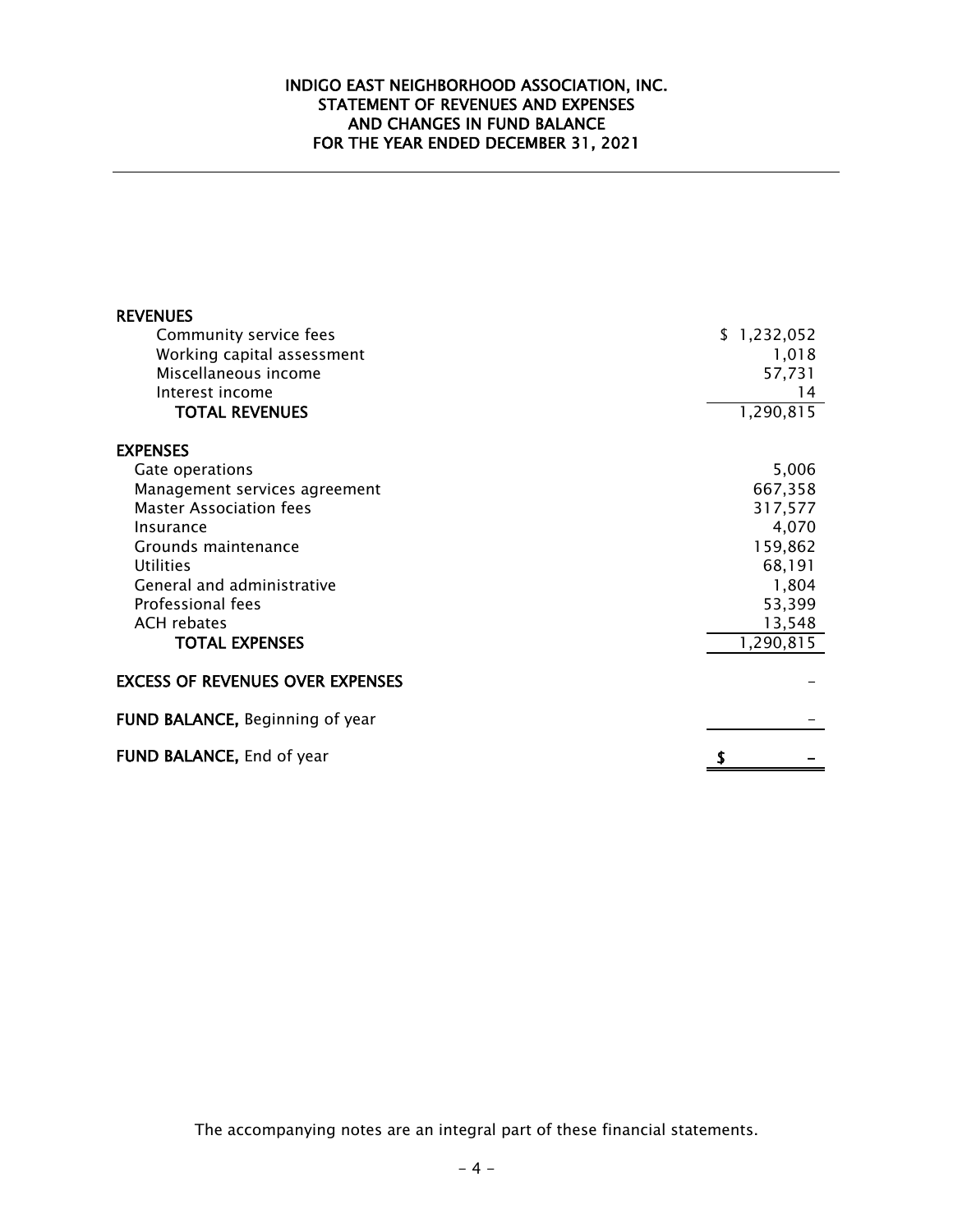## INDIGO EAST NEIGHBORHOOD ASSOCIATION, INC. STATEMENT OF CASH FLOWS FOR THE YEAR ENDED DECEMBER 31, 2021

| <b>CASH FLOWS FROM OPERATING ACTIVITIES:</b>                                                                                                               |                 |
|------------------------------------------------------------------------------------------------------------------------------------------------------------|-----------------|
| Cash received from members                                                                                                                                 | \$<br>1,233,070 |
| Cash paid to developer                                                                                                                                     | (33, 772)       |
| Interest received                                                                                                                                          | 14              |
| Cash paid for operating activities and management company                                                                                                  | (1, 154, 615)   |
| NET CASH PROVIDED BY OPERATING ACTIVITIES                                                                                                                  | 44,697          |
| NET CHANGE IN CASH AND CASH EQUIVALENTS                                                                                                                    | 44,697          |
| CASH AND CASH EQUIVALENTS - Beginning of year                                                                                                              | 155,780         |
| CASH AND CASH EQUIVALENTS - End of year                                                                                                                    | 200,477         |
| RECONCILIATION OF EXCESS OF REVENUES OVER EXPENSES<br>TO NET CASH PROVIDED BY OPERATING ACTIVITIES:                                                        |                 |
| <b>EXCESS OF REVENUES OVER EXPENSES</b>                                                                                                                    | \$              |
| Adjustments to reconcile excess of revenues over expenses<br>to net cash provided by operating activities:<br>Changes in operating assets and liabilities: |                 |
| Decrease (increase) in prepaid expenses                                                                                                                    | 5,202           |
| (Decrease) increase in due to developer                                                                                                                    | (91, 503)       |
| Increase (decrease) in due to management company                                                                                                           | 111,825         |
| Increase (decrease) in accounts payable                                                                                                                    | 19,173          |
| Net cash provided by operating activities                                                                                                                  | 44,697          |

The accompanying notes are an integral part of these financial statements.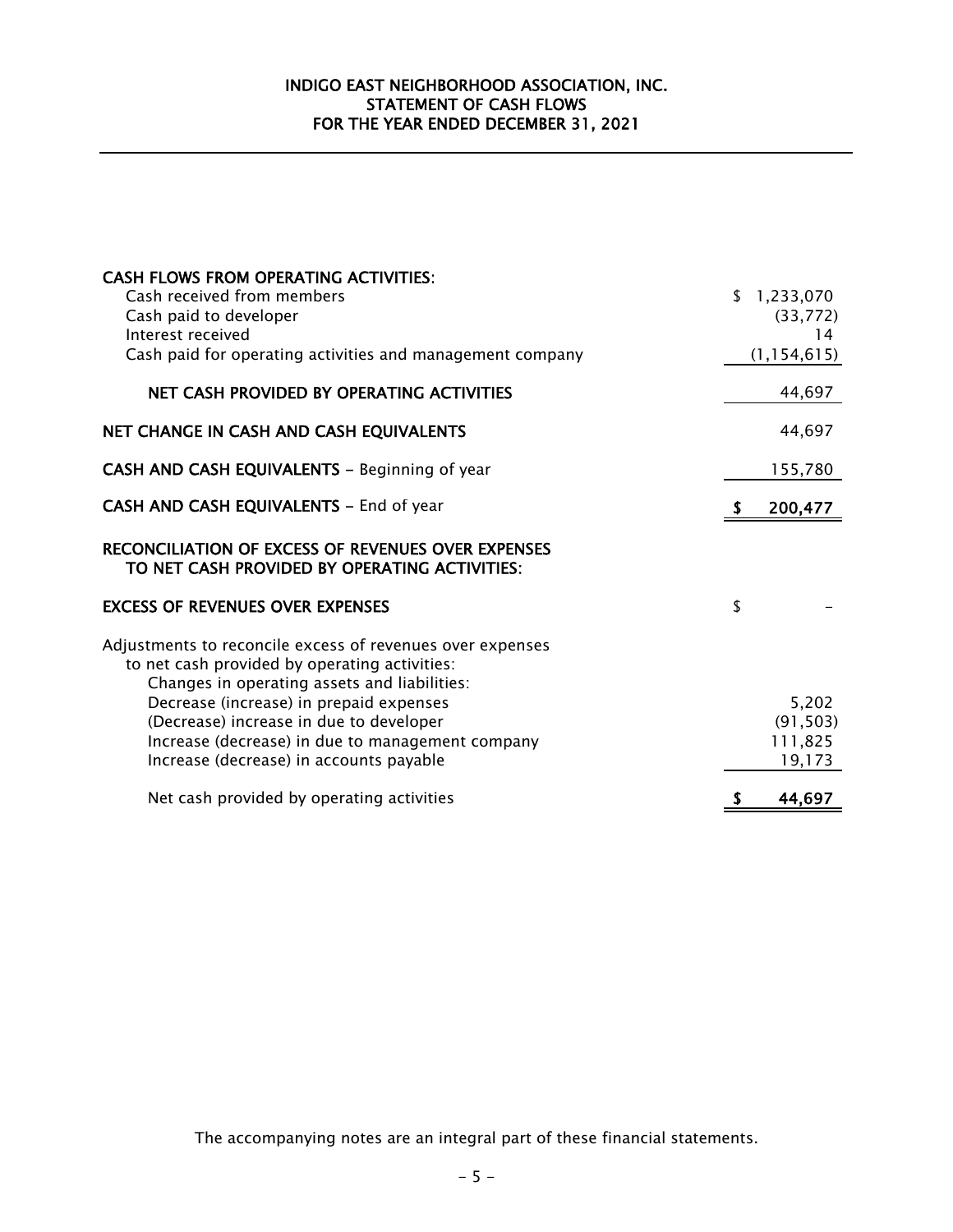### NOTE A - NATURE OF ORGANIZATION

Indigo East Neighborhood Association, Inc., (the Association), was incorporated on May 20, 2004 as a not-for-profit corporation in the State of Florida for the purpose of carrying out the duties and exercising the powers imposed or conferred upon the Association pursuant to the Declaration of Covenants, Conditions and Restrictions. The Association is a homeowners association under Chapter 720, Florida Statutes. At December 31, 2021, the development consisted of 588 residential units located in Ocala, Florida. On Top of the World Communities, LLC is the developer of the Indigo East neighborhood.

## NOTE B - SUMMARY OF SIGNIFICANT ACCOUNTING POLICIES

#### Basis of Accounting

The Association prepares its financial statements on the accrual basis of accounting. The Association maintains its accounts using fund accounting. The Association currently utilizes an Operating Fund.

### Future Major Repairs and Replacements

The Association has not estimated the remaining useful lives and replacement costs of the structures and/or their components.

THE BUDGET OF THE ASSOCIATION DOES NOT PROVIDE FOR FULLY FUNDED RESERVE ACCOUNTS FOR CAPITAL EXPENDITURES AND DEFERRED MAINTENANCE THAT MAY RESULT IN SPECIAL ASSESSMENTS REGARDING THOSE ITEMS. OWNERS MAY ELECT TO PROVIDE FOR FULLY FUNDED RESERVE ACCOUNTS PURSUANT TO SECTION 720.303(6), FLORIDA STATUTES, UPON OBTAINING THE APPROVAL OF A MAJORITY OF THE TOTAL VOTING INTERESTS OF THE ASSOCIATION BY VOTE OF THE MEMBERS AT A MEETING OR BY WRITTEN CONSENT.

### Member Assessments and Revenue Recognition

Association members are subject to monthly assessments, referred to as community service fees (CSF), to provide for the common expenses and operation of the Association. Assessments are determined annually by the Board and approved in the annual operating budget. Assessments are charged to members on a per unit basis. Member assessments are collected in the month the assessment is due.

Pursuant to the Declaration of Covenants, Conditions and Restrictions of the Association, assessments are allocated to members based on the members' share of the total annual requirement. The Association's policy is to place liens on the properties of members whose assessments are two months delinquent. There was no material amount of accounts receivable at December 31, 2021, for member assessments.

Association members are also subject to a monthly assessment for operation of Circle Square Ranch Master Association, Inc. (Master Association). Assessments are determined annually by the Master Association's Board and approved in its annual operating budget. Assessments are charged to members on a per unit basis, are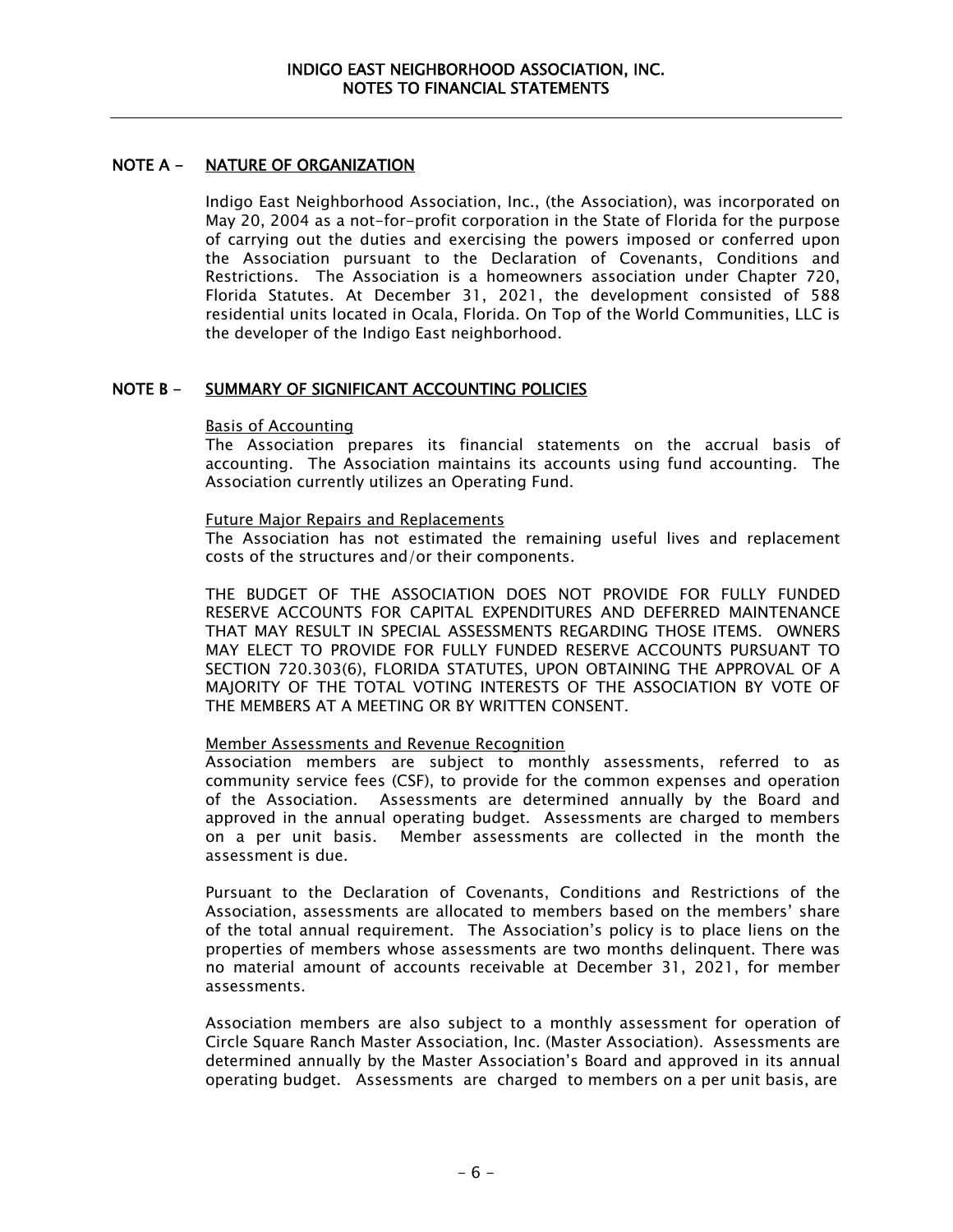### NOTE B - SUMMARY OF SIGNIFICANT ACCOUNTING POLICIES - CONTINUED

#### Member Assessments and Revenue Recognition - continued

recognized in the period to which they apply, and are included in the line community service fees in the statement of revenues and expenses and changes in fund balance. The Association collects the fees and remits to the Master Association. The total collected and remitted in 2021 was \$317,577.

Member assessment revenue is recognized as the related performance obligations are satisfied at transaction amounts expected to be collected. The Association's performance obligation related to its operating assessments (CSF) is satisfied over time on a daily pro-rata basis using the input method. Assessments receivable at the balance sheet date are stated at the amounts expected to be collected from outstanding assessments from unit owners.

Assessments received in advance of the period to which they apply are recorded as assessments received in advance. At December 31, 2020 and 2021, there were no material assessments received in advance.

#### Special Assessments

The Board may levy additional, special assessments as needed for special projects not included in the budget. Special assessments revenue is recognized in the period that the expense for which it was levied is incurred and the performance obligation is satisfied. There were no special assessments in 2021.

#### Working Capital Assessment

#### Association:

Pursuant to the Declaration of Covenants, Conditions, and Restrictions, the Association shall be paid a one-time only contribution to working capital equal to two twelfths of the annual assessment rate applicable to each residential unit. The contribution is due at the earlier of the time of closing or upon occupancy.

#### Master:

Pursuant to the Declaration of Covenants, Conditions, and Restrictions, the Association shall collect and remit to Circle Square Ranch Master Association, a one time working capital contribution equal to two twelfths of the annual assessments due the Master Association.

#### Income Taxes

Homeowners' associations may be taxed either as homeowners' associations or as regular corporations. For the year ended December 31, 2021, the Association elected to be taxed as a homeowners' association and has elected to file Form 1120H. As a homeowners' association, membership income is exempt from taxation. Interest income is non-membership income and is subject to income taxes, as applicable. At December 31, 2021, there were no material amounts of income taxes payable. The Association has no ongoing federal, state or local audits; however, the Association's past three tax years remain open to inspection by the Internal Revenue Service.

#### Common Property

The Association has no common properties. The amenities and roadways are owned by separate entities.